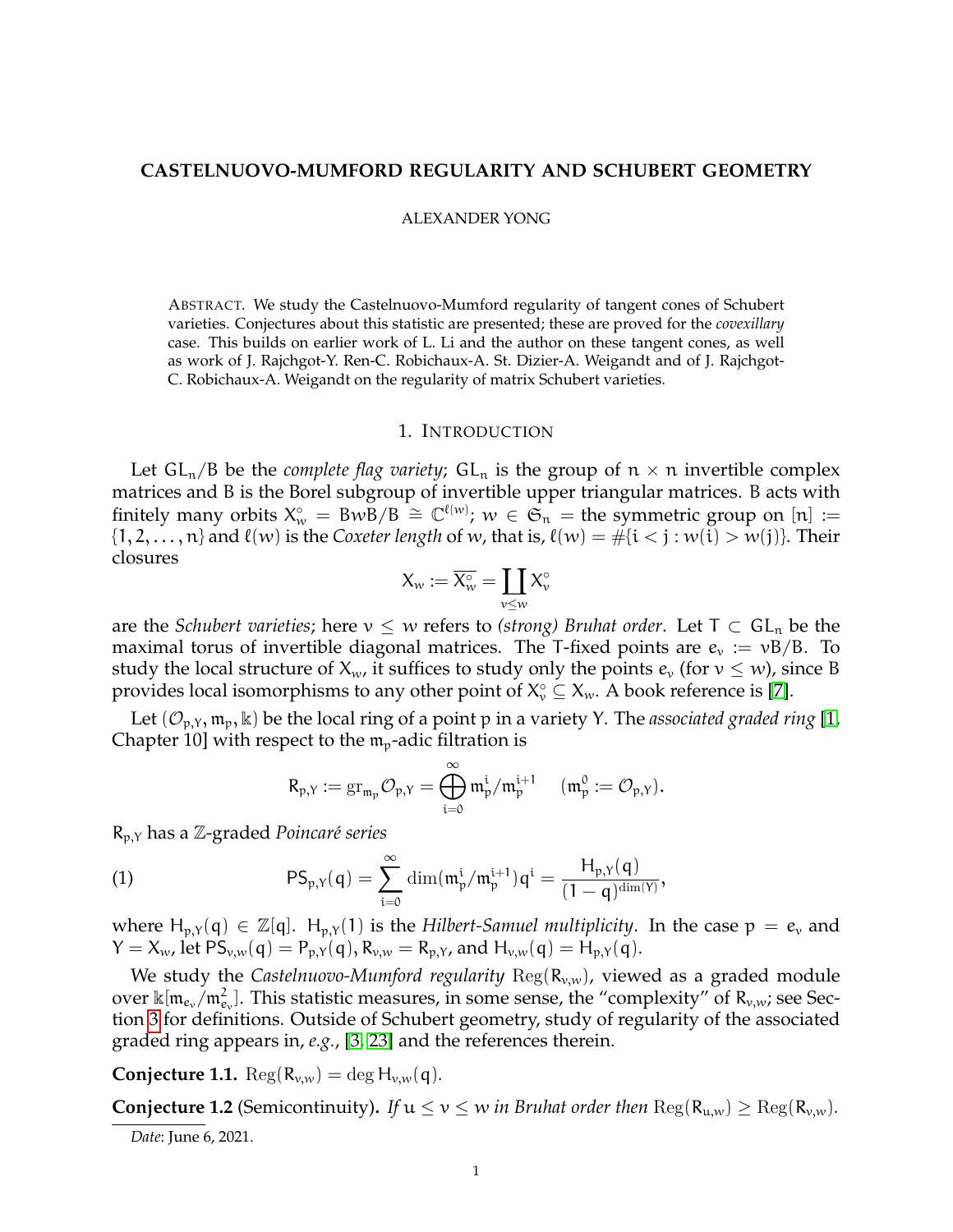<span id="page-1-0"></span>**Conjecture 1.3** (Upper bound).  $\text{Reg}(R_{v,w}) \leq \frac{\ell(w) - \ell(v) - 1}{2}$  $\frac{2}{2}$ .

Proposition [5.4](#page-7-0) shows they follow from earlier conjectures with L. Li [\[16,](#page-9-4) [17\]](#page-9-5); see Sec-tion [5.](#page-7-1) Conjectures [1.1](#page-0-0) and [1.2](#page-0-1) imply that  $\text{Reg}(R_{u,v})$  is a singularity measure that falls into the framework of [\[24\]](#page-9-6). In particular, it would imply the locus of points  $p \in X_w$  with " $Reg(p) \geq k$ " is described using *interval pattern avoidance*.

Speculatively, a strengthening of Conjecture [1.3](#page-1-0) holds, namely,  $\text{Reg}(R_{v,w}) \leq \text{deg } P_{v,w}(q)$ where  $P_{v,w}(q)$  is the *Kazhdan-Lusztig polynomial*; but, the evidence is not strong ( $n \leq 6$ ).

The papers [\[16,](#page-9-4) [17\]](#page-9-5) study the tangent cones in the case w is *covexillary*, *i.e.,* w *avoids* the pattern 3412 (there are not indices  $i_1 < i_2 < i_3 < i_4$  such that  $w(i_1), w(i_2), w(i_3), w(i_4)$ are in the same relative order as 3412). This defines a subfamily with a number of prior results. For example, *ibid*. gives formulas for H<sub>v,w</sub>(q) and related them to the *Kazhdan*-*Lusztig polynomials*; a combinatorial formula for the latter was already known due to work of A. Lascoux [\[14\]](#page-9-7). One also has a "diagonal Gröbner basis theorem" for *matrix Schubert varieties* [\[13\]](#page-9-8).<sup>[1](#page-1-1)</sup> These results play a role in our work. This is our main result:

<span id="page-1-2"></span>**Theorem 1.4.** *Conjectures [1.1,](#page-0-0) [1.2,](#page-0-1) and [1.3](#page-1-0) hold if* w *is covexillary. In this case, there is a combinatorial rule for*  $\text{Reg}(R_{v,w})$  *(see Theorem [4.4\)](#page-6-0), and*  $\text{Reg}(R_{v,w}) = \text{deg } P_{v,w}$ *.* 

Our proof of the first part of Theorem [1.4](#page-1-2) makes use of [\[17\]](#page-9-5), which degenerates the tangent cone of the *Kazhdan-Lusztig ideal*  $\mathcal{N}_{v,w}$  to the Gröbner limit [\[13\]](#page-9-8) of the matrix Schubert variety  $X_{\kappa(\nu,w)}$  for a *different* covexillary permutation  $\kappa(\nu,w)$ . Thereby,  $H_{\nu,w}(q)$  can be expressed in terms of *flagged Grothendieck polynomials* [\[15,](#page-9-9) [13\]](#page-9-8). We were inspired by the paper of J. Rajchgot–Y. Ren–C. Robichaux–A. St. Dizier–A. Weigandt [\[21\]](#page-9-10), who determine the degree of a *symmetric Grothendieck polynomial* to find the regularity of  $X_w$  when w is *Grassmannian* (has at most one descent). Ongoing work of J. Rajchgot–C. Robichaux– A. Weigandt [\[22\]](#page-9-11) extends that formula to vexillary permutations, which we apply.

In Section [2,](#page-1-3) we recall the notion of Kazhdan-Lusztig ideals/varieties [\[24\]](#page-9-6). We also recapitulate necessary results about its tangent cone from [\[16,](#page-9-4) [17\]](#page-9-5). We summarize definitions and facts we need about regularity in Section [3.](#page-3-0) We then prove our main result in Section [4.](#page-4-0) Final remarks are collected in Section [5.](#page-7-1)

## <span id="page-1-4"></span>2. KAZHDAN-LUSZTIG VARIETIES

<span id="page-1-3"></span>Let  $\Omega_{\nu}^{\circ} = B_{\nu}B/B$  be the *opposite Schubert cell* where  $B_{-} \subset GL_n$  consists of invertible lower triangular matrices. Ω $_{id}^{\circ}$  is the *opposite big cell;* it is an affine open neighborhood of (id)B/B. Hence  $v\Omega_{id}^{\circ} \cap X_w$  is an affine open neighborhood of  $X_w$  centered at  $e_v$ . However, by [\[11,](#page-9-12) Lemma A.4],

(2) 
$$
X_w \cap v\Omega_{\text{id}}^{\circ} \cong (X_w \cap \Omega_v^{\circ}) \times \mathbb{A}^{\ell(w)}.
$$

Hence it suffices to study the *Kazhdan-Lusztig variety*  $\mathcal{N}_{v,w} := X_w \cap \Omega_v^{\circ}$ *.* 

Explicit coordinates and equations for  $\mathcal{N}_{v,w}$  were first studied in work with A. Woo [\[24\]](#page-9-6). Let Mat<sub>n×n</sub> be the set of all  $n \times n$  complex matrices. The coordinate ring is  $\mathbb{C}[z]$  where  $z = \{z_{ij}\}_{i,j=1}^n$  are the functions on the entries of a generic matrix Z. Here  $z_{ij}$  corresponds to the entry in the i-th row from the *bottom*, and the j-th column to the right.

<span id="page-1-1"></span><sup>1</sup>Some of these results are stated for *vexillary* rather than covexillary family; this is a matter of convention.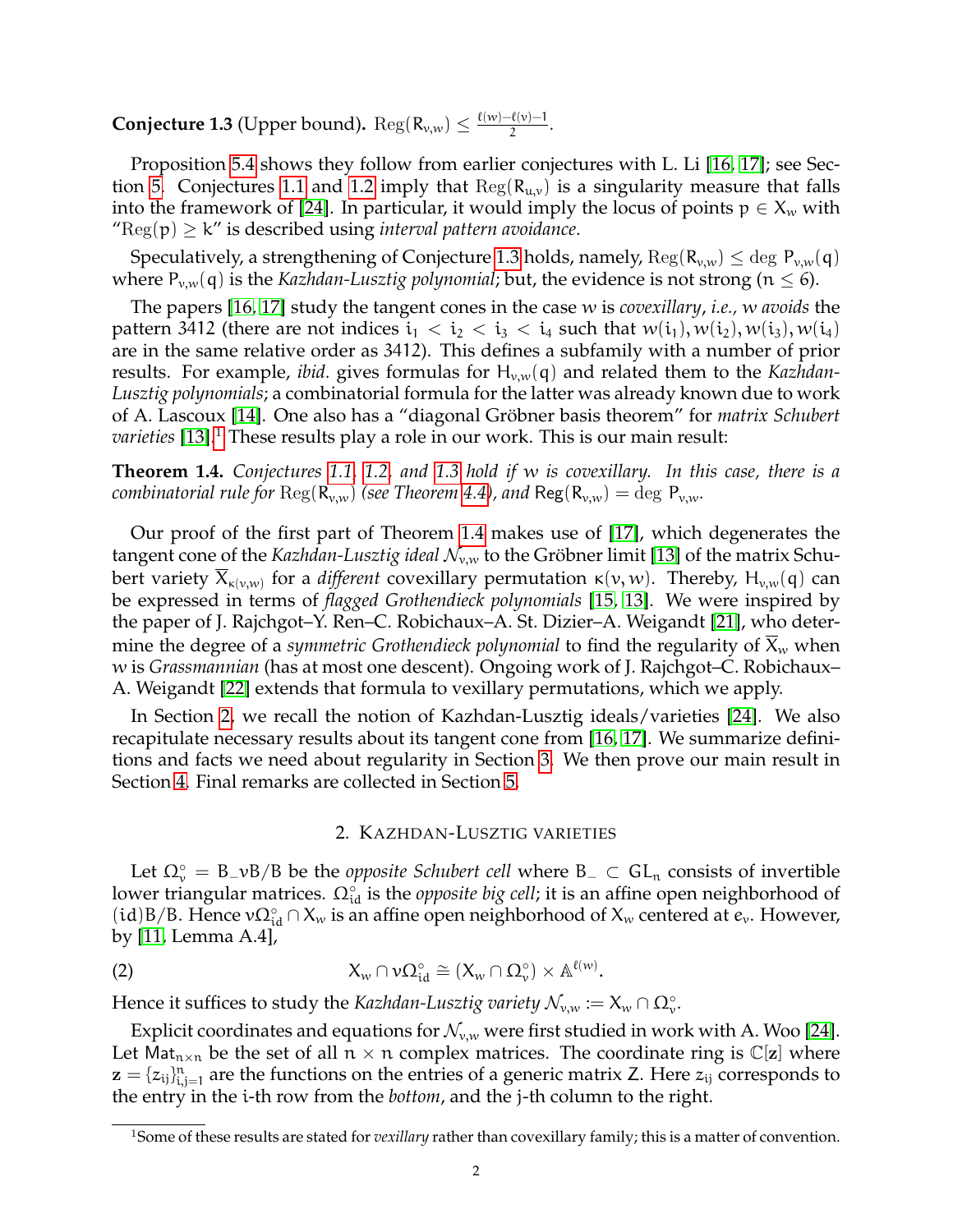Realize  $\Omega_v^{\circ}$  as a affine subspace of Mat<sub>n×n</sub> consisting of matrices Z<sup>(v)</sup> where  $z_{n-v(i)+1,i} =$ 1, and  $z_{n-v(i)+1,s} = 0$ ,  $z_{t,i} = 0$  for  $s > i$  and  $t > n-v(i)+1$ . Let  $\mathbf{z}^{(v)} \subseteq \mathbf{z}$  be the unspecialized variables. Furthermore, let  $Z_{st}^{(v)}$  be the southwest s  $\times$  t submatrix of  $Z^{(v)}$ . The *rank matrix* is

$$
r^w = (r_{ij}^w)_{i,j=1}^n
$$

(which we index in the same manner), where  $r_{ij}^w = \# \{h : w(h) \ge n - i + 1, h \le j\}$ . One combinatorial characterization of *Bruhat order* is that  $v \leq w$  if and only if  $r_{ij}^v \leq r_{ij}^w$  for all  $1 \leq i, j \leq n$ .

The *Kazhdan-Lusztig ideal* is  $I_{v,w}\subset \mathbb{C}[z^{(v)}]$  generated by all  $r_{st}^w+1$  minors of  $Z_{st}^{(v)}$  where  $1 \leq s, t \leq n$ . As explained in [\[24\]](#page-9-6),

$$
\mathcal{N}_{v,w} \cong \mathrm{Spec}\left(\mathbb{C}[z^{(v)}]/I_{v,w}\right);
$$

this is reduced and irreducible.

<span id="page-2-1"></span>*Example* 2.1. Let  $w = 7314562$ ,  $v = 1423576$  (in one line notation). The rank matrix  $r<sup>w</sup>$  and the matrix of variables  $Z^{(v)}$  are, respectively,

$$
r^w=\begin{pmatrix} 1 & 2 & 3 & 4 & 5 & 6 & 7 \\ 1 & 2 & 2 & 3 & 4 & 5 & 6 \\ 1 & 2 & 2 & 3 & 4 & 5 & 5 \\ 1 & 1 & 1 & 2 & 3 & 4 & 4 \\ 1 & 1 & 1 & 1 & 2 & 3 & 3 \\ 1 & 1 & 1 & 1 & 1 & 2 & 2 \\ 1 & 1 & 1 & 1 & 1 & 1 & 1 \end{pmatrix},\ \ Z^{(v)}=\begin{pmatrix} 1 & 0 & 0 & 0 & 0 & 0 & 0 \\ z_{61} & 0 & 1 & 0 & 0 & 0 & 0 \\ z_{51} & 0 & z_{53} & 1 & 0 & 0 & 0 \\ z_{41} & 1 & 0 & 0 & 0 & 0 & 0 \\ z_{21} & z_{32} & z_{33} & z_{34} & 1 & 0 & 0 \\ z_{21} & z_{22} & z_{23} & z_{24} & z_{25} & 0 & 1 \\ z_{11} & z_{12} & z_{13} & z_{14} & z_{15} & 1 & 0 \end{pmatrix}
$$

The Kazhdan-Lusztig ideal  $I_{1423576,7314562}$  contains among its generators, all  $2 \times 2$  minors of  $Z_{25}^{(v)}$  but also inhomogeneous elements such as

<span id="page-2-0"></span>(3) 
$$
\begin{vmatrix} z_{51} & 0 & z_{53} \\ z_{41} & 1 & 0 \\ z_{31} & z_{32} & z_{33} \end{vmatrix} = z_{51}z_{33} + z_{53}z_{41}z_{32} - z_{53}z_{31}.
$$

This generator, *per se*, does not imply I<sub>1423576,7314562</sub> is inhomogeneous; however one can confirm the ideal is in fact inhomogeneous with respect to the standard grading using Macaulay2's function isHomogeneous. These ideals (and their statistics) can be computed using <https://faculty.math.illinois.edu/~ayong/Schubsingular.v0.2.m2>.

We also need the *Schubert determinantal ideal*  $I_w$  which is defined similarly as  $I_{v,w}$  except that we repace  $Z^{(v)}$  with the matrix  $Z = (z_{ij})$ . The zero-set is the *matrix Schubert variety*.

Given  $f \in \mathbb{C}[z^{(v)}]$ , let LD(f) denote the lowest degree homogeneous component of f. Now, define the *(Kazhdan-Lusztig) tangent cone ideal* to be

$$
I'_{\nu,w}=\langle\mathsf{LD}(f):f\in I_{\nu,w}\rangle.
$$

*E.g.*, if f is the polynomial in [\(3\)](#page-2-0) then  $LD(f) = z_{51}z_{33} - z_{53}z_{31}$ . The *tangent cone* of  $\mathcal{N}_{v,w}$  is

$$
\mathcal{N}'_{v,w}:=\mathrm{Spec}\left(\mathbb{C}[z^{(v)}]/\mathrm{I}'_{v,w}\right).
$$

This can be computed using Macaulay2's tangentCone function.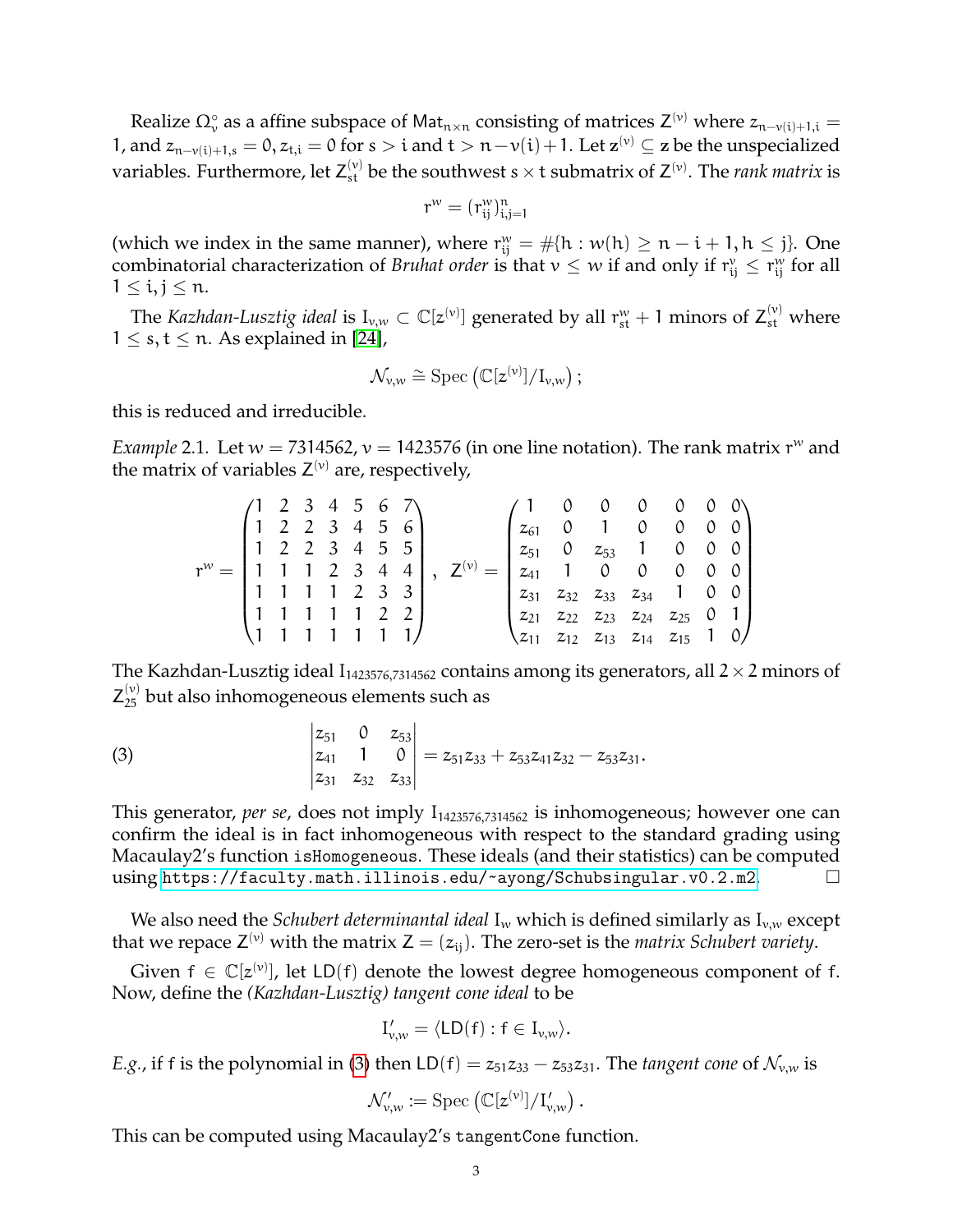### 3. CASTELNUOVO-MUMFORD REGULARITY BASICS

<span id="page-3-0"></span>The Castelnuovo-Mumford regularity of a finitely generated graded module  $\mathsf{M}=\bigoplus_{\mathfrak{j}\in\mathbb{Z}}\mathsf{M}^{(\mathfrak{j})}$ over a standard  $\mathbb N$ -graded ring  $\mathbb S = \bigoplus_{\mathfrak j \geq 0} \mathbb S^{(\mathfrak j)}$  is defined by

$$
\operatorname{Reg}(M) = \max\{f_j(M) + j : j \ge 0\}
$$

where

$$
f_j(M):=\begin{cases}\sup\{n: H^j_{S_+}(M)_n\neq 0\} & \text{if } H^j_{S_+}(M)\neq 0, \\ -\infty & \text{otherwise.}\end{cases}
$$

Here  $S_+=\bigoplus_{j>0}S^{(j)}$  is the irrelevant ideal of S and  $H^i_{S_+}(M)$  is the i-th local cohomology module of M with respect to  $S_+$  (and its endowed grading). We refer the reader to the book [\[4,](#page-9-13) Chapter 15] for further details. One has an expression for the Poincaré series

(4) 
$$
PS_M(q) = \frac{\mathcal{K}_M(q)}{(1-q)^{\dim(M)}},
$$

where  $\mathcal{K}_{M}(q) \in \mathbb{Z}[q]$ ; see, *e.g.*, [\[5,](#page-9-14) Corollary 4.1.8]. Let  $h_{M}(q)$  be *Hilbert function* and  $p_{M}(q)$ be the *Hilbert polynomial*. Hilbert's theorem states that  $h_M(q) = p_M(q)$  for all sufficiently large q. The *postulation number* is

<span id="page-3-3"></span>
$$
post(M) = \max\{n : h_M(n) \neq p_M(n)\}.
$$

By [\[5,](#page-9-14) Proposition 4.1.12],

<span id="page-3-1"></span>
$$
post(M) = \deg K_M(q) - \dim M.
$$

It is known (and not hard) that when M is Cohen-Macaulay,  $Reg(M) = post(M) +$ dim M. Hence

(5) 
$$
\operatorname{Reg}(M) = \deg \mathcal{K}_M(q).
$$

Now suppose  $S = \mathbb{C}[x_1, \ldots, x_N]$  and  $M = S/J$  is the S module where  $J \subseteq S$  is an ideal that is standard graded homogeneous.  $M = S/J$  has a minimal free resolution

$$
0 \to \bigoplus_j S(-j)^{\beta_{i,j}(S/J)} \to \bigoplus_j S(-j)^{\beta_{i-1,j}(S/J)} \to \cdots \to \bigoplus_j S(-j)^{\beta_{0,j}(S/J)} \to S/J \to 0.
$$

Here  $i < N$  and  $S(-j)$  is the free S-module where degrees of S are shifted by j. Also,

$$
\operatorname{Reg}(M) := \max\{j - i : \beta_{i,j}(M) \neq 0\},\
$$

and

<span id="page-3-2"></span>
$$
PS_{S/J}(q) = \frac{\mathcal{K}_{S/J}(q)}{(1-q)^N},
$$

where  $\mathcal{K}(S/I, q) \in \mathbb{Z}[q]$ . If  $S/I$  is Cohen-Macaulay, [\(5\)](#page-3-1) says

(6) 
$$
\operatorname{Reg}(S/J) = \deg \mathcal{K}(S/J, q) - \operatorname{ht}_{S}(J),
$$

where  $\text{ht}_{S}(J)$  is the *height* of the ideal J in S. In our application, the algebraic set  $V(J)$  is radical and equidimensional; ht<sub>s</sub>(J) is the codimension of the variety  $V(J) \subseteq \mathbb{C}^N$ .

<span id="page-3-4"></span>*Example* 3.1*.* Continuing Example [2.1,](#page-2-1) using Macaulay2's resolution and betti one can compute the Betti numbers for the minimal free resolution of  $T_{1423576,7314562}$  as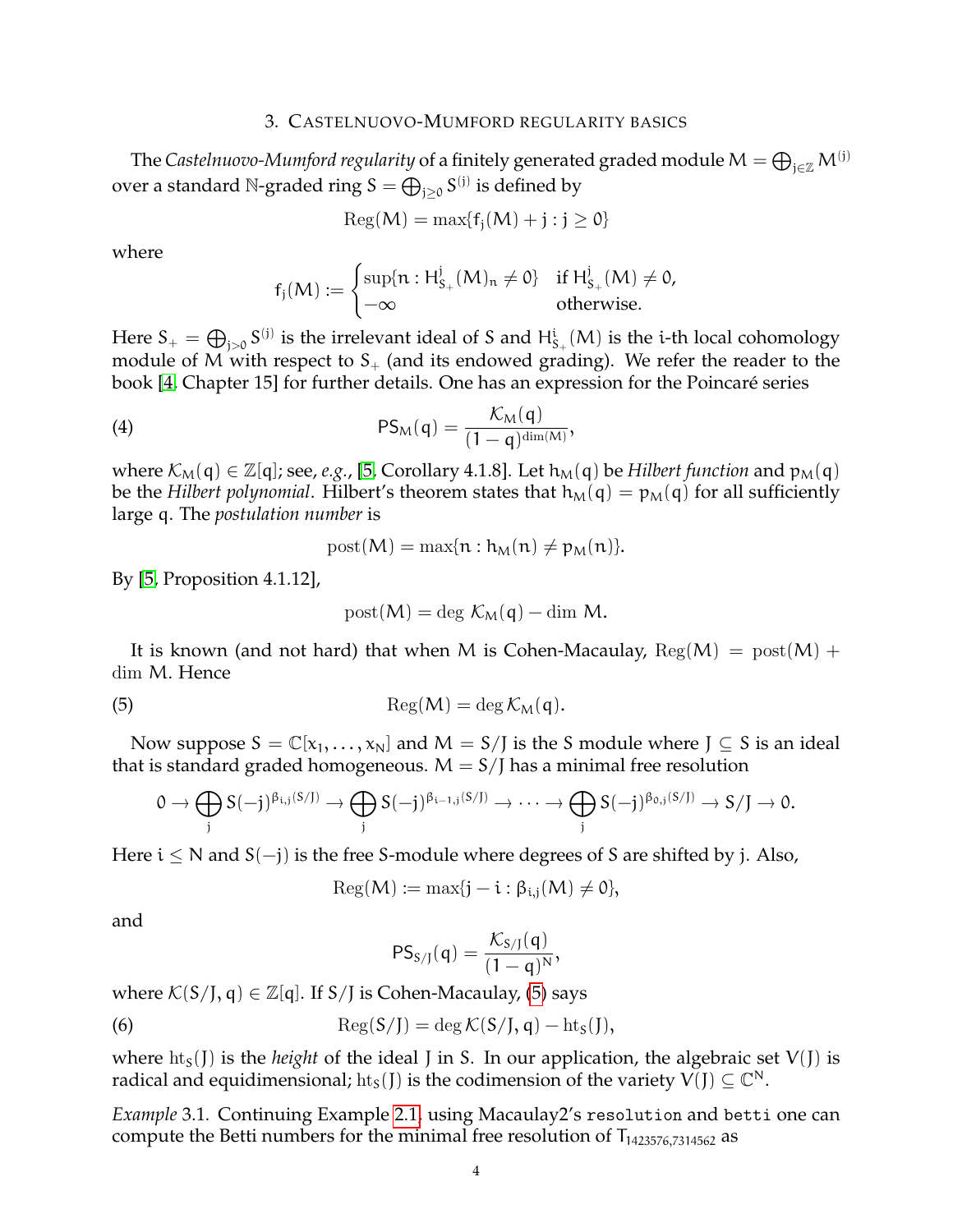0 1 2 3 4 5 6 7 8 9 10 total: 1 12 61 176 322 392 322 176 61 12 1 0: 1 7 21 35 35 21 7 1 1: . 5 40 140 280 350 280 140 40 5 2: . . . 1 7 21 35 35 21 7 1

In Macaulay2 format, the entry in row j and column i is  $\beta_{i,i+j}$ . So  $\text{Reg}(\mathbb{C}^{(v)}/T_{1423576,7314562}) =$ 2 is the largest row index of this table. Similarly one checks that  $Reg(\mathbb{C}^{(v)}/T_{1234567,7314562})$  = 3, in agreement with Conjecture [1.2.](#page-0-1)

### <span id="page-4-2"></span>4. PROOF OF THEOREM [1.4](#page-1-2)

<span id="page-4-0"></span>4.1. **Proof of Conjectures [1.1,](#page-0-0) [1.2,](#page-0-1) [1.3](#page-1-0) in the covexillary case.** Let  $R'_{v,w} := \mathbb{C}[\mathbf{z}^{(v)}]/\mathrm{I}'_{v,w}.$  We claim

(7) 
$$
\operatorname{Reg}(R'_{v,w}) = \deg H_{v,w}.
$$

By [\[16,](#page-9-4) Theorems 3.1 and 5.5], Spec  $R'_{v,w}$  Gröbner degenerates to  $\text{init}_{\prec} \overline{X}_{\kappa(v,w)}$  (up to a permutation of coordinates), the Gröbner limit in [\[13\]](#page-9-8) of a matrix Schubert variety  $X_{\kappa(\nu,w)}$ of the covexillary permutation  $κ(v, w)$ . We will define  $κ(v, w)$  in Section [4.2.](#page-4-1) At this moment, it suffices to know that  $\text{init}_{\prec} X_{\kappa(v,w)}$  is a reduced union of coordinate subspaces, whose associated Stanley-Reisner simplicial complex is homeomorphic to a shellable ball or sphere [\[13,](#page-9-8) Theorem 4.4]. Shellable simplicial complexes are Cohen-Macaulay, which by definition, means the said union of coordinate subspaces is Cohen-Macaulay [\[19,](#page-9-15) Section 13.5.3]. Therefore  $\overline{X}_{\kappa(\nu,\nu)}$  is Cohen-Macaulay, and hence  $\mathrm{Spec}\, \mathsf{R}'_{\nu,\nu}$  is also Cohen-Macaulay as it also Gröbner degenerates to it [\[6,](#page-9-16) Section 15.8].

In [\[16\]](#page-9-4), one has

$$
\mathcal{K}(R'_{v,w}, q) = \frac{H_{v,w}(q)(1-q)^{\ell(w_0w)}}{(1-q)^{\ell(w_0v)}}
$$

.

.

Thus by [\(6\)](#page-3-2),  $\text{Reg}(R'_{v,w}) = \text{deg } H_{w,v}(\mathfrak{q}) + \ell(w_0w) - \ell(w_0w)$ , since  $\text{ht}_{\mathbb{C}[\mathbf{z}^{(v)}]} I'_{v,w} = \ell(w_0w)$  (here we use the fact that the tangent cone of  $\mathcal{N}_{v,w}$  has the same dimension as  $\mathcal{N}_{v,w}$  itself, namely  $\ell(w) - \ell(v)$ , and that ). Thus [\(7\)](#page-4-2) holds.

Since the tangent cone of  $\mathcal{N}_{v,w}$  is  $\mathrm{Spec}\,\mathsf{R}'_{v,w}$  it follows from [\(2\)](#page-1-4) that

tangent cone 
$$
(v\Omega_{id}^{\circ} \cap X_w) \cong \text{Spec } R'_{v,w} \times \mathbb{A}^{\ell(v)}
$$

The tangent cone of any affine open neighborhood of  $p \in Y$  is isomorphic to  $R_{p,Y}$ ; see, *e.g.*, [\[6,](#page-9-16) Section 5.4] and [\[20,](#page-9-17) III.3]. Hence the Cohen-Macaulayness of  $R'_{v,w}$  implies the same of  $R_{v,w}$ , since this property of an affine variety is preserved under cartesian product with affine space. Hence Conjecture [1.1](#page-0-0) holds in this case by [\(4\)](#page-3-3).

Conjecture [1.2](#page-0-1) holds in our case since it is shown in [\[17\]](#page-9-5) that  $H_{v,w}(q)$  is semicontinuous. Also, in the covexillary case, one has from *ibid*. that  $\deg H_{v,w}(q) = \deg P_{v,w}(q)$  where  $P_{v,w}(q)$  is the *Kazhdan-Lusztig polynomial*. By definition  $\deg P_{v,w}(q) \leq \frac{\ell(w)-\ell(v)-1}{2}$  $\frac{\tau(v)-1}{2}$ ; this is Conjecture [1.3.](#page-1-0)

<span id="page-4-1"></span>4.2. **Permutation combinatorics and the formula.** We recall some standard permutation combinatorics; our reference is [\[18\]](#page-9-18) (although our conventions are upside down from theirs). The *graph* of  $w \in \mathfrak{S}_n$  places a • in position  $(w(i), i)$  (written in matrix notation).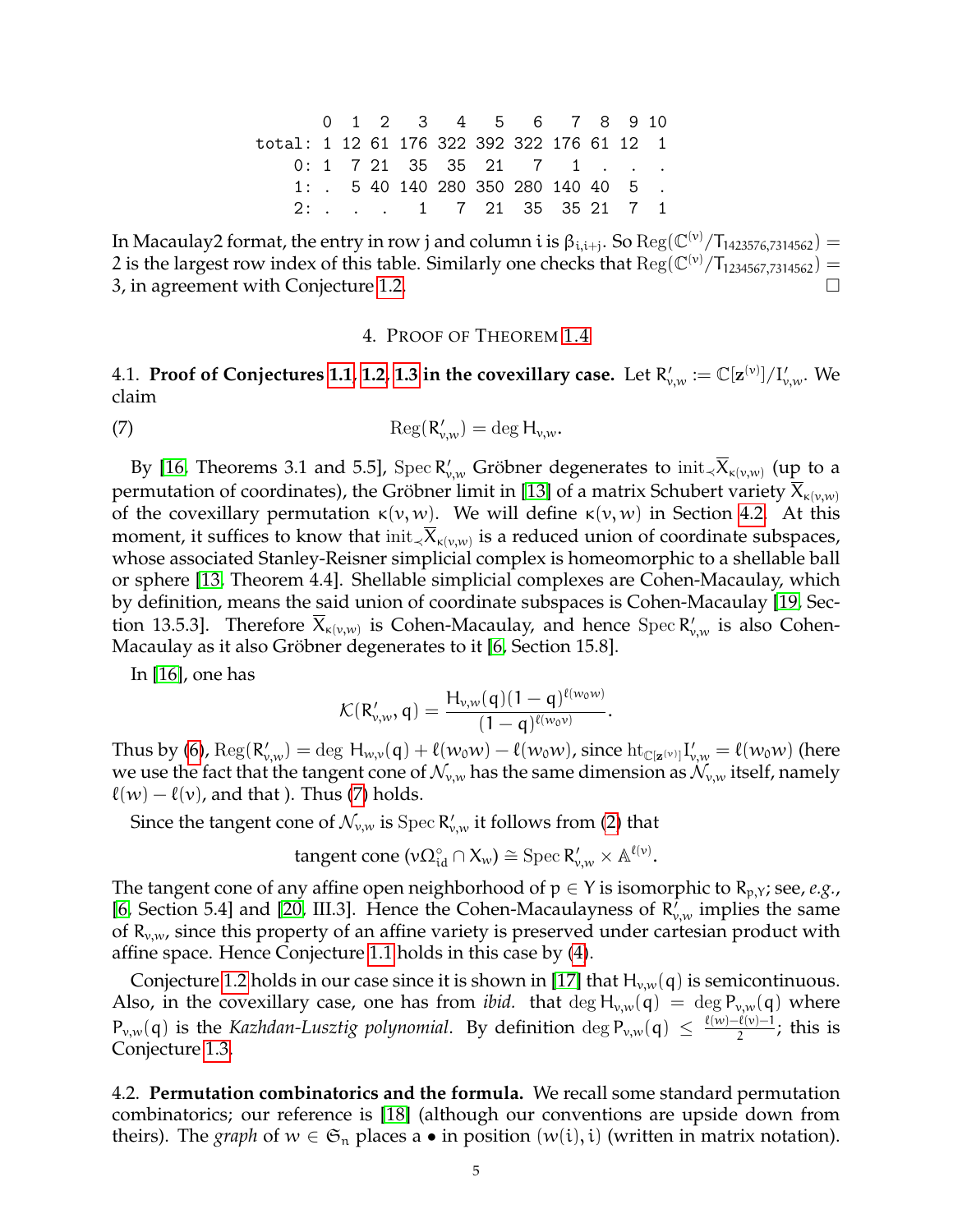Cross out all boxes weakly right and weakly above a •; the remaining boxes of  $[n] \times [n]$ form the *Rothe diagram* of w, denoted D(w). That is,

$$
D(w) = \{(i, j) \in [n] \times [n] : i > w(j), j < w^{-1}(i)\}.
$$

The vector code $(w) = (c_n, c_{n-1}, \ldots, c_1)$  where  $c_i$  is the number boxes of  $D(w)$  in row i. The *essential set* E(w) of w consists of those maximally northeast boxes of any connected component of D(w), *i.e.*,

$$
E(w) = \{(i, j) \in D(w) : (i - 1, j), (i, j + 1) \notin D(w)\}.
$$

*Example* 4.1. Continuing our running example, where  $w = 7314562$ , diagram is graphically depicted in Figure [1.](#page-5-0) Hence

$$
D(w) = \{(2,3), (4,2), (4,3), (5,2), (5,3), (5,4), (6,2), (6,3), (6,4)\}
$$

and

$$
E(w) = \{ \mathfrak{e}_1 = (6,5), \mathfrak{e}_2 = (5,4), \mathfrak{e}_3 = (4,2), \mathfrak{e}_4 = (2,3) \}.
$$

Moreover,  $\text{code}(w) = (0, 4, 3, 2, 0, 1, 0)$ .



<span id="page-5-0"></span>FIGURE 1. The diagram and essential set for  $w = 7314562$ .

A permutation in  $\mathfrak{S}_n$  is uniquely identified by the values of the rank matrix  $(r_{ij}^w)$  when restricted to  $D(w)$  or even merely  $E(w)$ .

Throughout the remainder of this subsection, we assume w is covexillary.

Let  $\lambda(w)$  be the partition obtained by sorting code(w). It is useful to know the *graphical construction* of  $\lambda(w)$ : Since  $(a, b)$ ,  $(c, d) \in E(w)$  then one is weakly northwest of the other [\[18\]](#page-9-18), it follows there is a unique Young diagram (in French notation) obtained by pushing all boxes of  $D(w)$  on a given antidiagonal to the southwest; that is the diagram of  $\lambda(w)$ .

*Example* 4.2. Our running example  $w = 7314562$  is covexillary with  $\lambda(w) = (4, 3, 2, 1)$ .  $\Box$ 

Given  $v \leq w$ , [\[16\]](#page-9-4) defines (and proves the existence of) a different covexillary permutation  $\kappa(v, w)$ . This is the unique permutation whose essential set is obtained by moving each  $\mathfrak{e} = (\mathfrak{i}, \mathfrak{j}) \in E(w)$  southwest along its antidiagonal by  $r_{\mathfrak{j}}^v$  squares to  $\mathfrak{e}'$  and imposing that  $r_{e'}^{\kappa(\nu,w)}$  $\mathbf{E}_{\mathbf{E}^{(v,w)}}^{(v,w)} = \mathbf{r}_{ij}^w - \mathbf{r}_{ij}^v$ . By construction,  $\lambda(w) = \lambda(\kappa(v,w))$ . The graphical construction  $\lambda(\kappa(v, w))$  induces a bijection of boxes:  $\phi : \lambda(\kappa(v, w)) \to D(\kappa(v, w))$ . Define a filling of each box  $b \in \lambda(\kappa(v,w))$  with  $r_{\varphi(b)}^w$ . We call this RRW $(v,w)$ , as its provenance is from [\[22\]](#page-9-11).

*Example* 4.3. One can check that  $\kappa$ (1423576, 7314562) = 3472561.

The next result is the combinatorial rule of Theorem [1.4.](#page-1-2) It uses a similar result of J. Rajchgot-C. Robichaux-A. Weigandt [\[22\]](#page-9-11):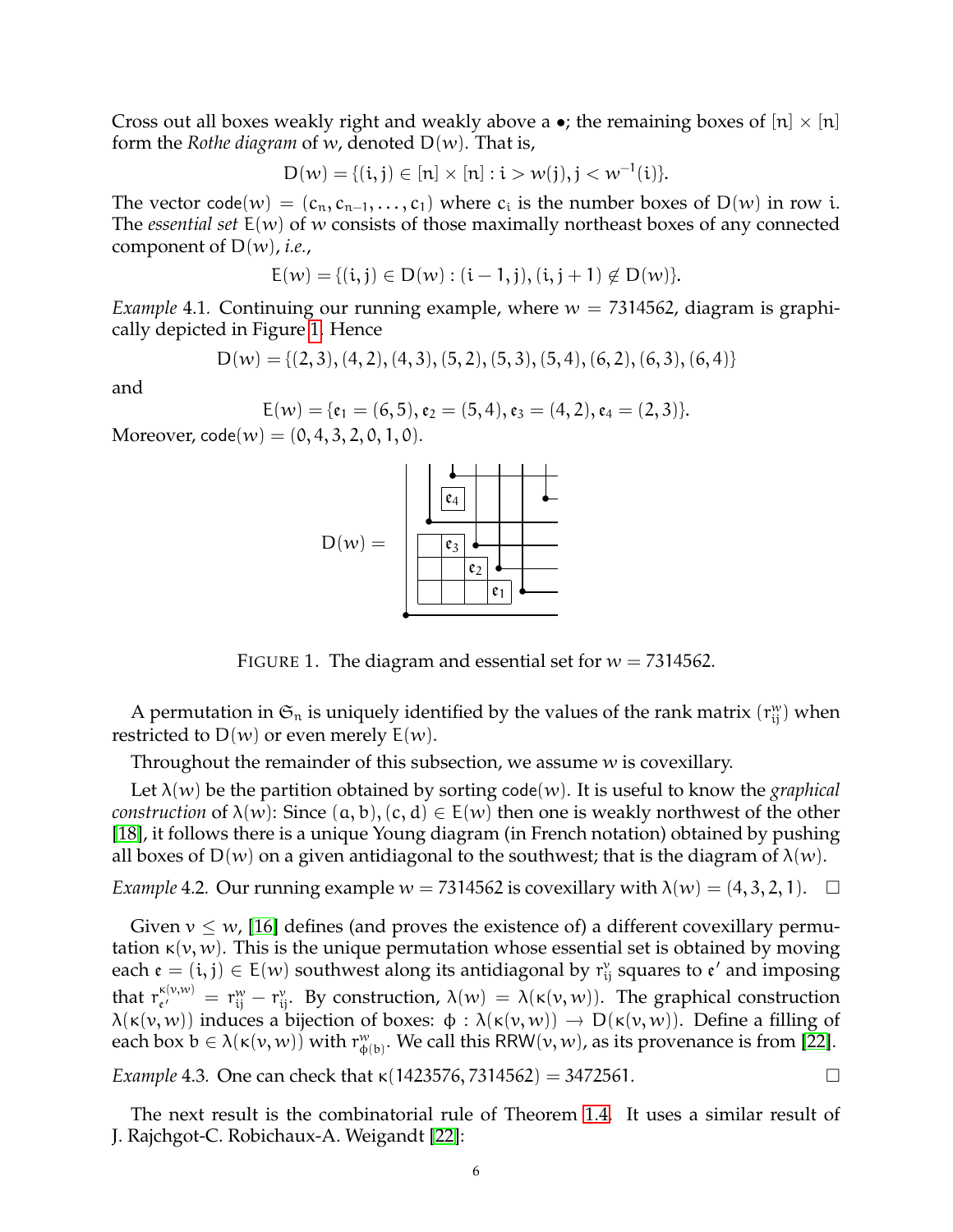# <span id="page-6-0"></span>**Theorem 4.4.**

<span id="page-6-5"></span>(8) 
$$
\operatorname{Reg}(R_{\nu,w}) = \operatorname{Reg}(R'_{\nu,w}) = \operatorname{deg} H_{\nu,w} = \sum_{k \geq 1} \sum_{\alpha \in \text{Connected}(\lambda(\kappa(\nu,w))_{\geq k})} \text{maxdiag}(\alpha),
$$

*where:*

- $\lambda(\kappa(\nu, \nu))_{\geq k}$  *is the shape of the subtableau of* RRW( $\nu, \nu$ ) *that have entries*  $\geq k$ *;*
- Connected( $\kappa(v, w)_{\geq k}$ ) *are the connected components of the aforementioned shape; and*
- maxdiag( $\alpha$ ) *is the largest northwest-southeast diagonal that appears in*  $\alpha$ *.*

*Example* 4.5*.* To complete our running example,

$$
RRW(1423576, 7314562) = \underbrace{\begin{array}{|c|c|}\n\hline\n0 & 0 \\
\hline\n0 & 0 & 1 \\
\hline\n0 & 0 & 1 & 1\n\end{array}}_{\hline\n\begin{array}{|c|c|}\n\hline\n0 & 0 & 1 \\
\hline\n0 & 0 & 1 & 1\n\end{array}}
$$

and hence Theorem [4.4](#page-6-0) asserts  $\text{Reg} = 2$  (the longest diagonal appearing in the unique 1's component), in agreement with Example [3.1.](#page-3-4)

For any  $u \in \mathfrak{S}_n$  let  $\mathfrak{G}_w(x_1,...,x_n)$  be the *Grothendieck polynomial* [\[15\]](#page-9-9). By definition,  $\mathfrak{G}_{w_0} \,=\, \mathsf{x}_1^{\mathsf{n}-1}$  $\sum_{1}^{n-1} x_2^{n-2}$  $\sum_{2}^{n-2} \cdots \chi_{n-1}$  where  $w_0$  is the longest element in  $\mathfrak{S}_n$ . If  $\ell(us_i) > \ell(u)$  where  $s_i = (i \ i+1)$  is a simple transposition, then  $\mathfrak{G}_u = \pi_i(\mathfrak{G}_{us_i})$  where

<span id="page-6-1"></span>
$$
\pi_i: \mathbb{Z}[x_1,x_2,\ldots,x_n] \to \mathbb{Z}[x_1,x_2,\ldots,x_n]
$$

is the *isobaric divided difference operator* defined by

$$
\pi(f)=\frac{(1-x_{i+1})f(\cdots,x_i,x_{i+1},\cdots)-(1-x_i)f(\cdots,x_{i+1},x_i,\cdots)}{x_i-x_{i+1}}.
$$

# 4.3. **Proof of Theorem [4.4.](#page-6-0)** By [\[16,](#page-9-4) Theorem 6.6],

(9) 
$$
PS_{v,w}(q) = \frac{G_{\lambda}(q)}{(1-q)^{\binom{n}{2}}},
$$

where  $G_{\lambda}(q) = \mathfrak{G}_{w_0 \kappa(v,w)}(1-q, 1-q, \ldots, 1-q)$ . Comparing [\(9\)](#page-6-1) with [\(1\)](#page-0-2) and using the fact that  $\dim(X_w) = \ell(w)$ , we see that

.

<span id="page-6-2"></span>(10) 
$$
\deg H_{\nu,w} = \deg \mathfrak{G}_{w_0\kappa(\nu,w)} - \left(\binom{n}{2} - \ell(w)\right)
$$

On the other hand, since  $\lambda(\kappa(v, w)) = \lambda(w)$ , one has  $\ell(\kappa(v, w)) = \ell(w)$ , and hence

<span id="page-6-3"></span>(11) 
$$
\ell(w_0\kappa(v,w)) = \binom{n}{2} - \ell(w).
$$

Moreover since  $\kappa(v, w)$  is covexillary,  $w_0 \kappa(v, w)$  is vexillary (avoids 2143). The formula of J. Rajchgot-C. Robichaux-A. Weigandt [\[22\]](#page-9-11) shows (in our conventions) that for any vexillary  $u \in \mathfrak{S}_n$  that

<span id="page-6-4"></span>(12) 
$$
\deg \mathfrak{G}_u = \ell(u) + \sum_{k \geq 1} \sum_{\alpha \in Connected(\lambda(w_0u)_{\geq k})} maxdiag(\alpha).
$$

Hence the theorem follows by combining [\(10\)](#page-6-2), [\(11\)](#page-6-3) and [\(12\)](#page-6-4) with  $u = w_0 \kappa(v, w)$ .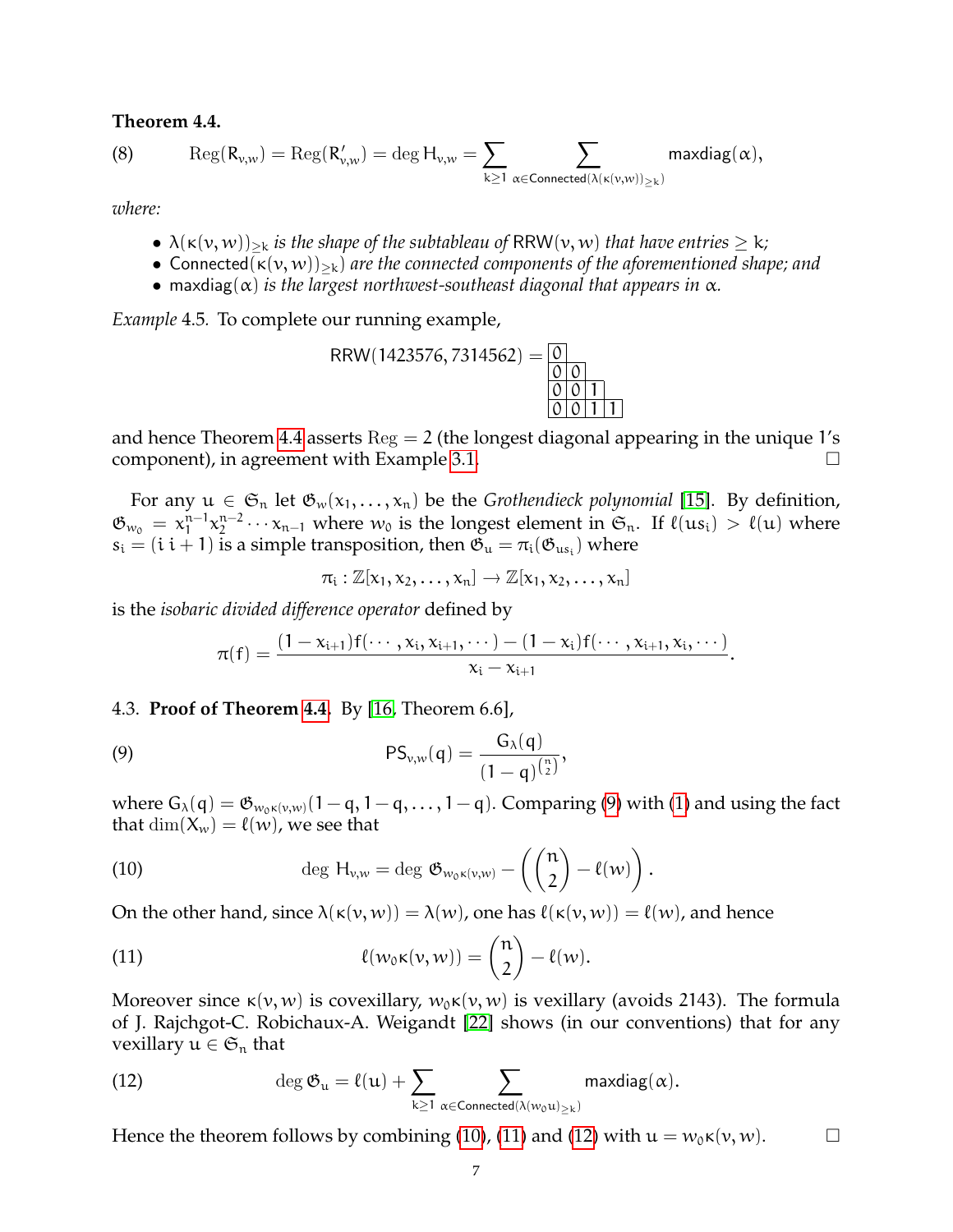In general, there are no simple formulas to compute the degree of a Kazhdan-Lusztig polynomial  $P_{v,w}(q)$  (we refer the reader to [\[2,](#page-9-19) Chapter 5]). This proves the final assertion of Theorem [1.4.](#page-1-2)

**Corollary 4.6.** Let  $w \in \mathfrak{S}_n$  be covexillary, then  $\deg P_{u,v}$  is computed by the rule of Theorem [4.4.](#page-6-0)

*Proof.* [\[17,](#page-9-5) Theorem 1.2] shows deg  $H_{v,w}(q) = \deg P_{v,w}(q)$  when w is covexillary. Now apply Theorem [4.4.](#page-6-0)  $\Box$ 

## 5. FURTHER RESULTS AND DISCUSSION

<span id="page-7-1"></span>These conjectures were asserted in [\[17\]](#page-9-5):

<span id="page-7-2"></span>**Conjecture 5.1.**  $R_{v,w}$  *is Cohen-Macaulay. Consequently,*  $H_{v,w} \in \mathbb{N}[q]$ *.* 

That  $X_w$  is Cohen-Macaulay does not imply Conjecture [5.1.](#page-7-2) In fact, C. Huneke [\[10\]](#page-9-20) established  $R_{p,Y}$  being Cohen-Macaulay implies the same for  $(\mathcal{O}_{p,Y}, \mathfrak{m}_p, \mathbb{k})$ , and gave counterexamples for the converse. This is a strengthening of Conjecture [5.1:](#page-7-2)

<span id="page-7-3"></span>**Conjecture 5.2** (Semicontinuity). If  $u \le v \le w$  *then*  $[q^t]H_{u,w} \ge [q^t]H_{v,w}$ .

<span id="page-7-4"></span>**Conjecture 5.3** ([\[17,](#page-9-5) Proposition 2.1]). deg H<sub>v,w</sub>  $\leq \frac{\ell(w)-\ell(v)-1}{2}$  $\frac{2}{2}$ .

<span id="page-7-0"></span>**Proposition 5.4.** *Conjectures [5.1,](#page-7-2) [5.2,](#page-7-3) and [5.3](#page-7-4) imply Conjectures [1.1,](#page-0-0) [1.2,](#page-0-1) and [1.3.](#page-1-0)*

*Proof.* The Cohen-Macaulay assertion of Conjecture [5.1](#page-7-2) implies Conjecture [1.1](#page-0-0) by the reasoning in our proof of Theorem [1.4.](#page-1-2) Combined with Conjecture [5.2](#page-7-3) gives Conjecture [1.2.](#page-0-1) Separately, combined with Conjecture [5.3](#page-7-4) one would obtain Conjecture [1.3.](#page-1-0)

During the preparation of [\[17\]](#page-9-5), Conjectures [5.1](#page-7-2) and [5.3](#page-7-4) were checked for  $n \le 7$ . Con-jecture [5.2](#page-7-3) was checked for at least  $n \neq 6$  and much of  $n = 7$ .

Let  $\max \text{Reg}(\mathfrak{n}) = \max_{v \leq w \in \mathfrak{S}_n} \text{Reg}(R_{v,w}).$ 

<span id="page-7-5"></span>**Conjecture 5.5.**  $\text{maxReg}(n) = \Theta(n^2)$ .

Computational data was not directly useful to arrive at Conjecture [5.5.](#page-7-5) For  $n = 4, 5, 6, 7$ ,  $maxReg(n) = 1, 2, 3, 5$ , respectively. For example, when  $n = 7$  the maximizer is the (noncovexillary)  $w = 6734512$  at  $v = id$ . Here  $I_{v,w}$  is inhomogeneous and

$$
H_{id,6734512}(q) = 1 + 4q + 9q^2 + 9q^3 + 4q^4 + q^5.
$$

Let  $\overline{\max \text{Reg}(\mathfrak{n})} = \max_{v \leq w \in \mathfrak{S}_{\mathfrak{n}}, w \text{ covexillary}} \text{Reg}(\mathcal{R}_{v,w})$ . We apply Theorem [4.4](#page-6-0) to prove the covexillary case of Conjecture [5.5.](#page-7-5)

<span id="page-7-6"></span>**Proposition 5.6.**  $\overline{\text{maxReg(n)}} = \Theta(n^2)$ .

*Proof.* For the lower bound, first suppose  $n = 3j-1$  for  $j \ge 1$ . Let  $v = id$  and  $w \in \mathfrak{S}_n$  be the unique permutation with code(w) =  $(1, 2, 3, \ldots, j, 0, 0, \ldots, 0)$ . Then w is covexillary, with  $\lambda(w) = (j, j-1, \ldots, 3, 2, 1)$ . For example, if  $j = 4$  then  $w = 7, 11, 6, 10, 5, 9, 4, 8, 3, 2, 1$ . By our assumption,  $κ(id, w) = w$ . Hence RRW( $κ(id, w)$ ) is the staircase  $λ(w)$  where column c from the left is filled by  $(c - 1)$ 's. In our example,

$$
RRW(\kappa(id, w)) = \underbrace{\begin{array}{c} 0 \\ 0 \\ 1 \end{array}}_{\begin{array}{c} 0 \\ 0 \\ 1 \end{array}}.
$$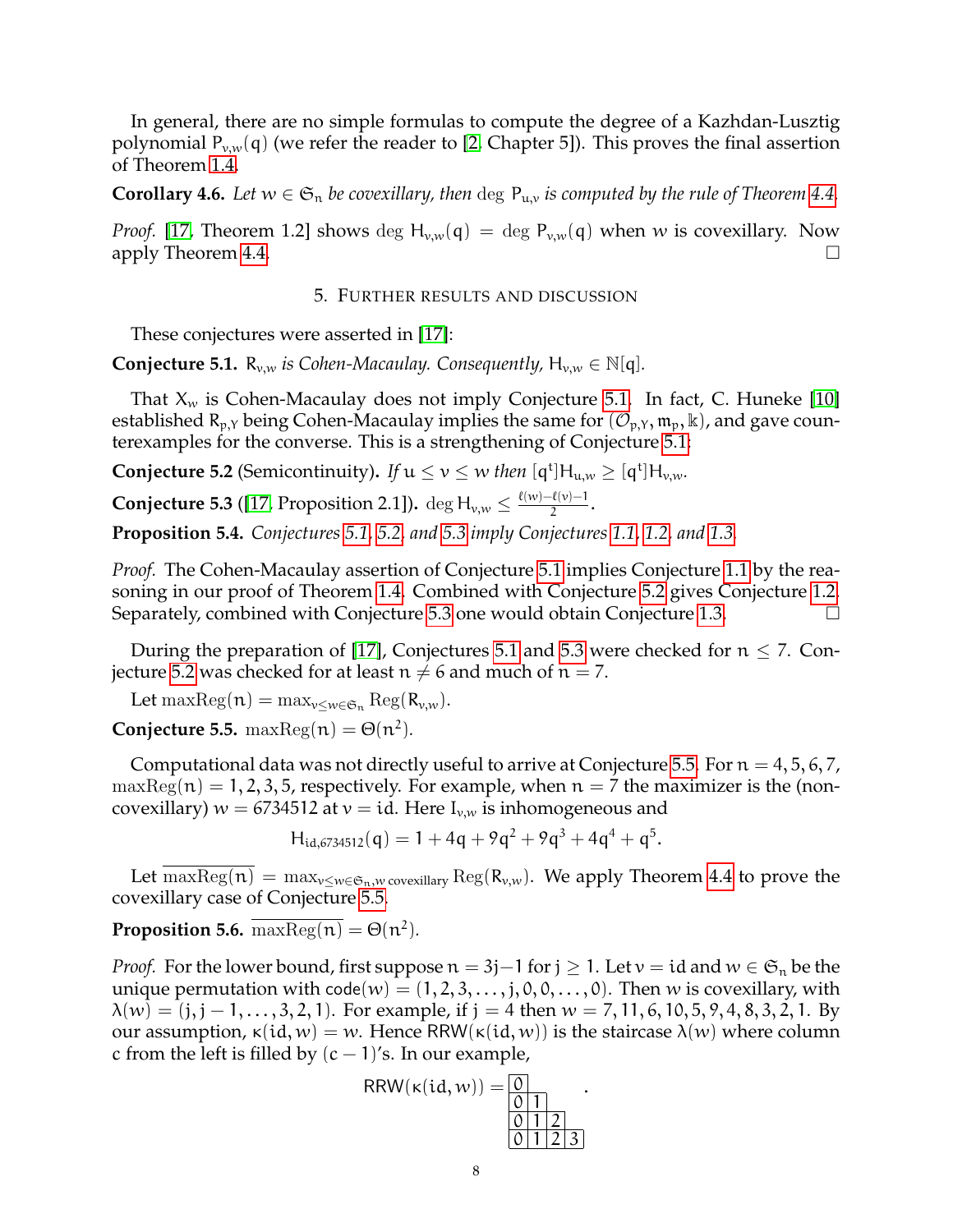Hence, Theorem [4.4](#page-6-0) asserts that  $\text{Reg}(R_{id,w}) = (j - 1) + (j - 2) + ... + 2 + 1 = {j \choose 2}$  $_{2}^{j}$ ). Now, if  $n = 3j$  or  $n = 3j + 1$ , use the same construction as for  $n = 3j - 1$ , except that code(w) will have an additional 0 or 0,0 postpended, respectively. In those two cases, the same analysis implies  $\text{Reg}(\mathsf{R}_{\text{id},w}) = \binom{1}{2}$ <sup>j</sup>). Hence  $\overline{\text{maxReg}(\textbf{n})} = \Omega(\textbf{n}^2)$  follows.

For the upper bound, since  $w \in \mathfrak{S}_n$ ,  $\lambda(\kappa(v,w)) \subseteq n \times n$  and RRW( $\kappa(v,w)$ ) only uses labels  $k \in [n]$ . For each such k, the inner sum of [\(8\)](#page-6-5) contributes  $\leq n$ . Hence  $\text{Reg}(R_{v,w}) \leq$  $n^2$ . Therefore,  $\overline{\text{maxReg}(n)} = O(n^2)$ , as required.

**Corollary 5.7.** *Conjecture [1.3](#page-1-0) implies Conjecture [5.5.](#page-7-5)*

*Proof.* The lower bound of Conjecture [5.5](#page-7-5) is immediate from Proposition [5.6.](#page-7-6) If Conjec-ture [1.3](#page-1-0) holds, then  $\text{Reg}(\mathsf{R}_{\nu,\nu}) \leq \frac{\ell(\nu)-\ell(\nu)-1}{2} \leq \ell(\nu_0) = \binom{n}{2}$ n)<br>2) .

Sometimes,  $I_{v,w}$  is homogeneous with respect to the standard grading; see [\[25\]](#page-9-21) and the references therein. In those cases, trivially,  $I_{v,w}^{\dagger}=I_{v,w}$  and Cohen-Macaulayness of  $I_{v,w}$  and Conjecture [1.1](#page-0-0) is automatic. As argued in [\[17\]](#page-9-5), the covexillary case is interesting precisely because  $I'_{v,w} = I_{v,w}$  need not hold in general (as in the case of our running example).

It is also natural to expect that our regularity conjectures are true for other Lie types. We remark that in the minuscule case studied by [\[8\]](#page-9-22), it is again true that the Schubert varieties admit a dilation action of C <sup>∗</sup> and hence the analogue of Conjecture [1.1](#page-0-0) holds for a similar reason as in the previous paragraph. This problem should be in reach:

## **Problem 5.8.** *Determine the regularity of tangent cones of Schubert varieties for minuscule* G/P*.*

We also mention that the *banner permutations* of Z. Hamaker-O. Pechenik-A. Weigandt [\[9\]](#page-9-23) extend the vexillary permutations and have a description of the Gröbner basis (also, see a further extension by P. Klein [\[12\]](#page-9-24)). It would therefore be interesting to see if the results of this paper (or of [\[16,](#page-9-4) [17\]](#page-9-5)) extend to that setting.

With regards to Theorem [4.4,](#page-6-0) one can use any rule that computes  $\deg(\mathfrak{G}_u)$ . Another rule applicable to arbitrary  $u \in \mathfrak{S}_n$  has been found by O. Pechenik-D. Speyer-A. Weigandt. On the one hand, the tableau rule of [\[22\]](#page-9-11) is fitting with the covexillary combinatorics we use. On the other hand, one wonders if that general rule can be adapted to compute Reg( $R_{u,v}$ )? We also remark that both of these formulas can be regarded as solving a special case of our regularity problem; see [\[25,](#page-9-21) Corollary 2.6] and its proof.

Finally, the Gröbner basis of [\[16\]](#page-9-4) only uses  $\pm 1$  coefficients. Consequently, H<sub>v,w</sub>(q), and thus Theorem [1.4](#page-1-2) is independent of characteristic. Is this true for general  $w \in \mathfrak{S}_n$ ?

### ACKNOWLEDGEMENTS

We thank Daniel Erman, Shiliang Gao, Cao Huy Linh, Jenna Rajchgot, Hal Schenck, Colleen Robichaux, Anna Weigandt, and Alexander Woo for helpful communications. We are grateful to Allen Knutson, Li Li, Ezra Miller and Alexander Woo for our joint work on which this piece is based. We also thank the organizers of "Singularities of the Midwest (online edition)" and "Recent Developments in Gröbner Geometry" for stimulating this investigation. We made use of Macaulay2 in our investigations. AY was partially supported by an Simons Collaboration Grant, an NSF RTG 1937241 in Combinatorics, and an appointment at the UIUC Center for Advanced Study.